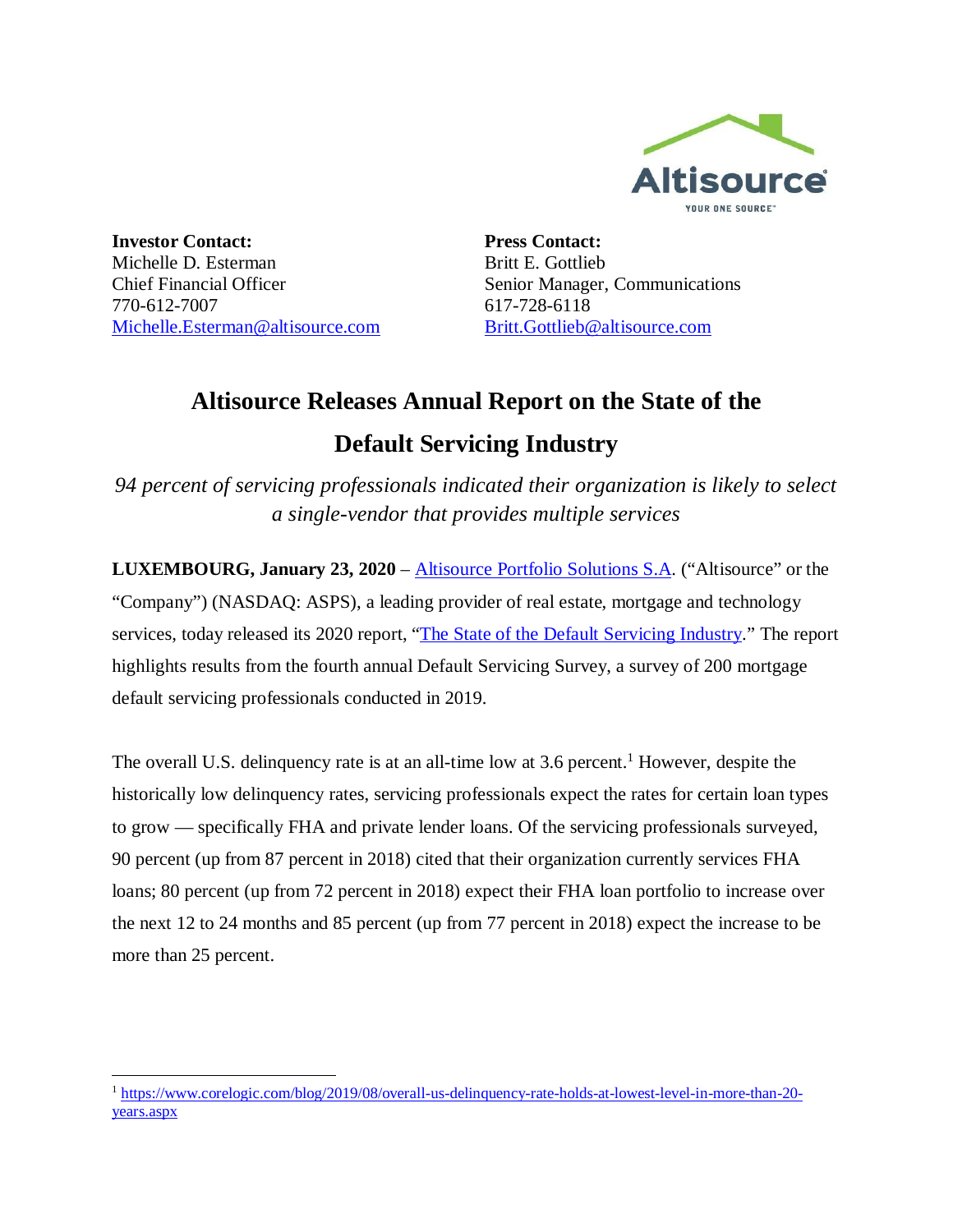Separately, vendor performance is becoming increasingly challenging as portfolios shift to rural areas and vendor pools for distressed loans and properties continue to diminish during this strong economic environment. Nearly one-quarter (22 percent) of servicing professionals surveyed said their biggest challenge when managing vendors is vendor performance; 17 percent cited costs and another 17 percent cited strategic alignment. When evaluating a vendor to manage their default portfolio, a significant majority of servicing professionals surveyed (96 percent) said property preservation and inspection is a leading consideration; 95 percent pointed to end-to-end default disposition capabilities and 94 percent cited a strong marketing platform/marketing scale. Due to the increasingly complex requirements around vendor management and vendor oversight, servicers are looking to vendors that can manage multiple pieces of the default lifecycle (i.e., REO asset management, property inspection and auction services) and that can seamlessly integrate with their current technology platforms. An overwhelming majority of servicing professionals surveyed (94 percent) said their organization is likely to select a single-vendor approach to managing the default lifecycle.

Of the servicing professionals surveyed, 89 percent cited they are currently using online auctions (up from 76 percent in 2018) as part of their long-term strategy for asset disposition and 72 percent would like to do more online auctions (up from 50 percent in 2018). According to the report, online auctions appear to have proven to be the best way to engage the broadest set of bidders and buyers because they allow bidders from all over the U.S. to easily engage in the auction. Because of this, more bidders are ultimately participating and competing against each other, which produces higher bids for sellers than would be achieved offline where not all buyers in the market are participating.

"The survey uncovered many industry insights, including vendor management challenges and the importance of online auctions as a disposition tool," said Patrick G. McClain, Vice President, Enterprise Sales for Altisource. "With historically low delinquency rates, we may see a higher rate of FHA defaults in markets experiencing economic turmoil with little housing liquidity, such as rural areas. In addition, servicers are using a single-vendor approach to manage multiple pieces of the default lifecycle to help mitigate losses and streamline efforts."